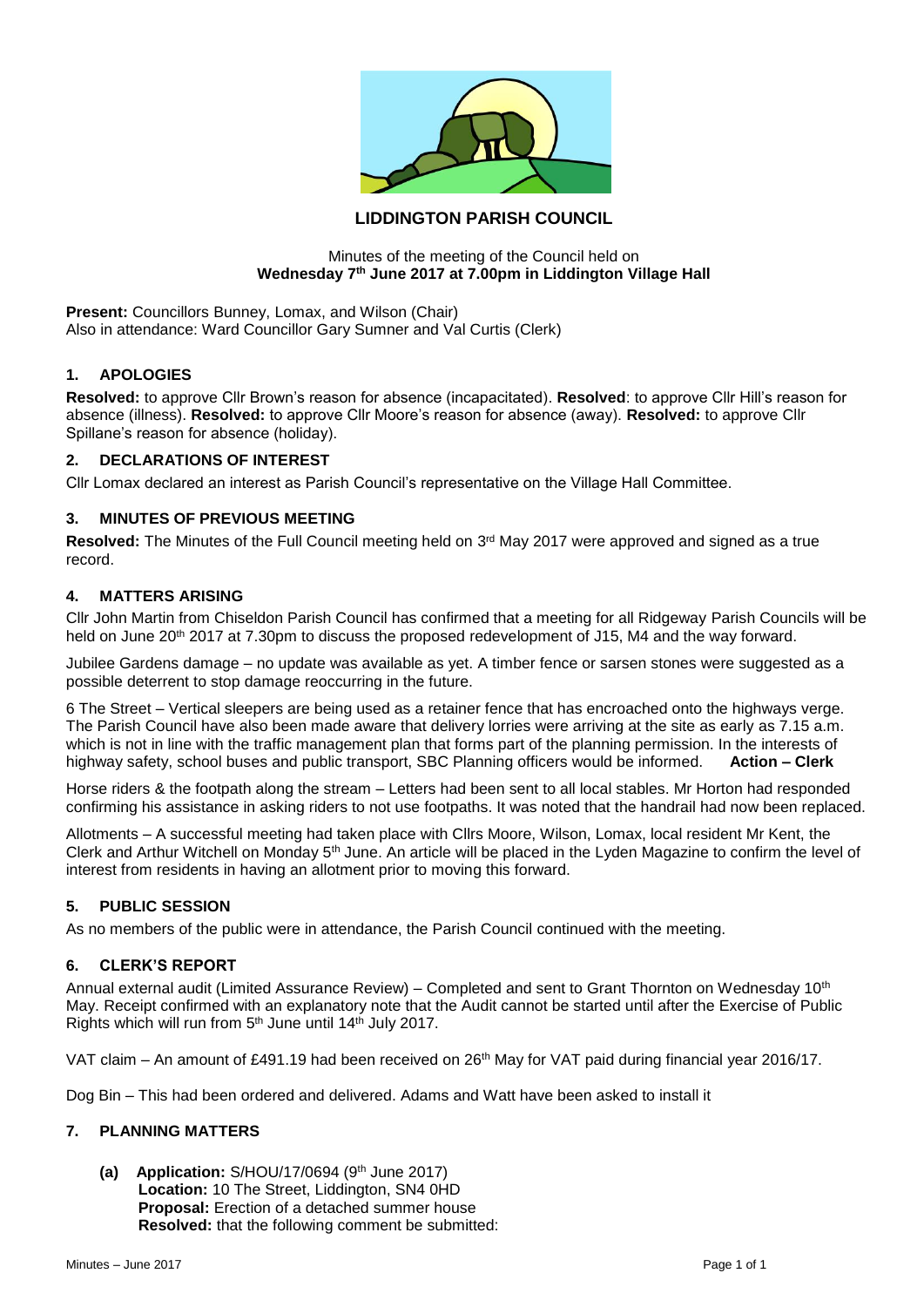The Parish Council has no objections to this application

**Application: S/HOU/17/0756 (9th June 2017) Location:** New House, Bell Lane, Liddington SN4 0HE **Proposal:** Erection of a single storey rear extension **Resolved:** that the following comment be submitted:

The Parish Council has no objections to this application

**(b)** It was noted that the following applications had been granted permission:

S/HOU/17/0427 – 35 Purley Road – Erection of two storey side and single/two storey rear extensions S/HOU/17/0487/ISPA – 9 Spinney Close – Erection of a single storey side extension S/HOU/17/0466/IH – Street House Farm – Removal and replacement of render to the external walls and like for like replacement of timber windows

It was also noted that the following applications for 'Works to trees within a conservation area' had been granted permission

S/TWC/17/0750 – 6 The Street S/TWC/17/0875 – Parsonage Yard, Church Road

# **8. WARD COUNCILLOR REPORT**

Education Transport Policy 2018/19 consultation was discussed with comments forming the basis of the Parish Council's response.

Strategic Housing and Economic Land Availability Assessment (SHELAA) list due to be published in the latter part of June for public consultation.

Commonhead transport solutions are still being considered

Southern Connector Road – investigations coming to an end. Preferred route to then become available.

Medbourne Lane speed limit. Cllr Moore's comments in an email to SBC and Cllr Sumner were very useful

Ward Councillor Sumner left the meeting at 8.30pm

### **9. VILLAGE MATTERS**

- **(a) To provide an update with regards to services transfer from Swindon Borough Council** Cllr Moore had carried out a final review of the Deed and highlighted his own concerns. The Parish Council agreed to sign the document.
- **(b) Dog Bins –** Completed
- **(c) Parish Projects –** the Parish Council agreed to the request from the grass cutting contractor to replace the litter bin in Jubilee Gardens. **Action - Clerk**

#### **10. FINANCE**

- **(a)** It was **resolved t**o approve payment of the following**:**
	- Earth Anchors Invoice number EA29995 £182.34
- **(b)** It was **resolved** to ratify the following payment made between meetings**:**
	- Came and Company Ecclesiastical local council insurance policy £566.46
- **(c)** It was **resolved** to approve payment of the following standing order:
	- Adams & Watt Annual grass cutting contract June instalment £352.20

# **11. COUNCIL TAX SUPPORT GRANT (CTSG)**

The Consultation paper from Swindon Borough Council concerning the calculation method for future payments of the CTSG was reviewed. It was **resolved** to submit a response stating that the current methodology used was the preferred option. The Parish Council also felt that there was a conflict of interest for the Borough Councillors serving<br>Action - Clerk Councillors on the newly formed Parish Councils. as Parish Councillors on the newly formed Parish Councils.

#### **12. PARISH ALLOWANCES**

The Council agreed that allowances suggested by SBC would not be paid to the Councillors and the Chairman's allowance would remain the same. **Action - Clerk**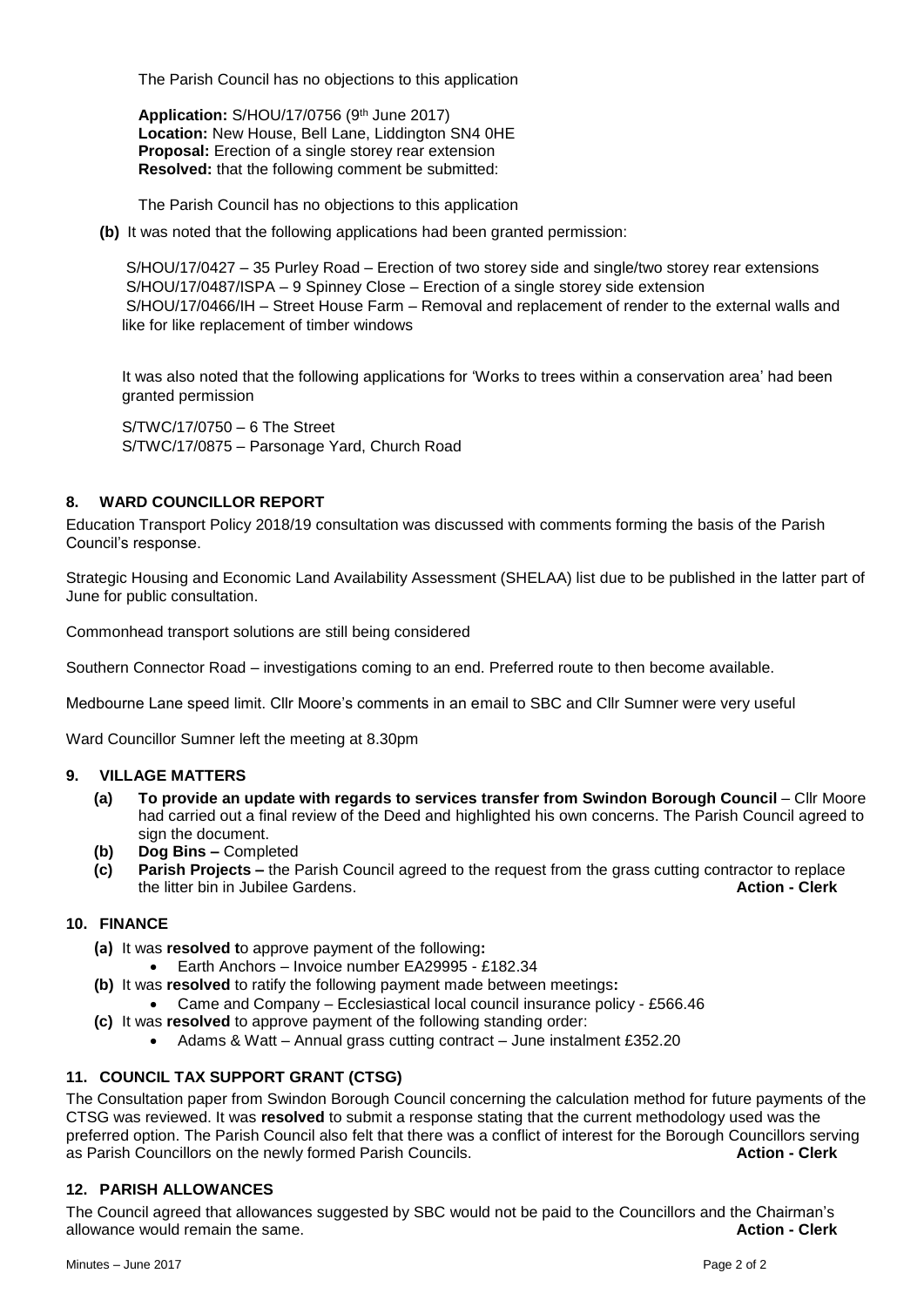# **13. EDUCATION TRANSPORT POLICY 2018-19**

The Parish Council agreed that the following comments would be submitted to the Consultation:

At its meeting on 7th June 2017, Liddington Parish Council agreed that it wished the following comments to be noted against the above-mentioned consultation on Swindon Borough Council's (SBC) proposed changes to the provision of subsidised transport assistance for pupils attending post 16 (16-19 age population) education establishments, i.e. 6th Form Colleges etc:

- 1. Whilst these changes may be acceptable to the majority of pupils who live in the urban area of Swindon where the school/college being attended is easily accessible, being within a short walking distance or by public transport, there is no consideration for the problems pupils will experience who live in the rural areas of the Borough such as the Ridgeway villages of Liddington, Wanborough, Bishopstone, Hinton Parva, Badbury and Chiseldon.
- 2. For many more than 30 years the Ridgeway School in Wroughton has served the residents of the Ridgeway villages for all secondary educational needs including post 16 education.
- 3. Free home school transport for pupils of compulsory school age has always been and is currently provided. For village pupils, their school is some 5 to 9 miles direct travel distance away whether on foot, car or by public transport.
- 4. A school bus is provided for pupils of compulsory school age. These can adequately accommodate the post 16 pupils attending the 6th form at Ridgeway school with little or no additional cost implication for SBC.
- 5. To enforce Ridgeway village pupils to use an alternative means of transport would seriously disadvantage them:
	- a. An inadequate alternative public transport involving change of buses, poor timetabling. Presently would involve bus to town centre then town centre to Wroughton. Hardly feasible!
	- b. Walking is not feasible, cycling is possible but would involve a very poor and dangerous route further explanation here can be provided if required.
	- c. Time taken to commute would be disastrous unless taken to school by car which in itself would increase rush hour congestion in Swindon.
	- d. Discourage pupils from continuing higher education at the Ridgeway school
	- e. The existing public transport system serving the villages relies on subsidy by Wilts CC which, if withdrawn, would cause further problems.
	- f. A regular and reliable public transport alternative would be needed.
- 6. These arrangements would add to the rural depravation in this part of the Borough, where services are being closed down: shops, public transport etc.

Once again SBC seems to think only of its urban area and not the rural responsibilities.

The Parish Council cannot comprehend why this course of action is being considered when the school bus will still be provided for the younger pupils.

### **14. TRANSPARENCY FUND**

**Resolved:** To approve submission of a grant request from the Transparency Fund for the purchase of a laptop for the Parish Council, scanner and Microsoft Office **Action - Clerk**

### **15. COUNCILLORS' REPORTS**

Swindon Area Committee – Cllr Wilson attended the last meeting from which he received two documents provided by Karen Phimister, Planning 1. Statement of Community Involvement in Planning and 2. Involvement in planning applications & the Local Plan – statement of community involvement. He and Councillors from Wroughton & South Marston Parish Councils will be participating in discussions with SBC.

Playing Field – Cllr Bunney confirmed that he had carried out the fortnightly safety inspections on the play equipment on 13<sup>th</sup> and 28<sup>th</sup> May. He reported that the equipment was in need of some general maintenance and cleaning.

### **16. PARISH MAGAZINE**

The Parish Council resolved to put the following in the Parish Magazine:

- Allotments
- Education Transport Policy 2018/19 consultation
- Community Speedwatch

### **17. CORRESPONDENCE**

The meeting noted the following correspondence for information:

• CPRE – Wiltshire Voice